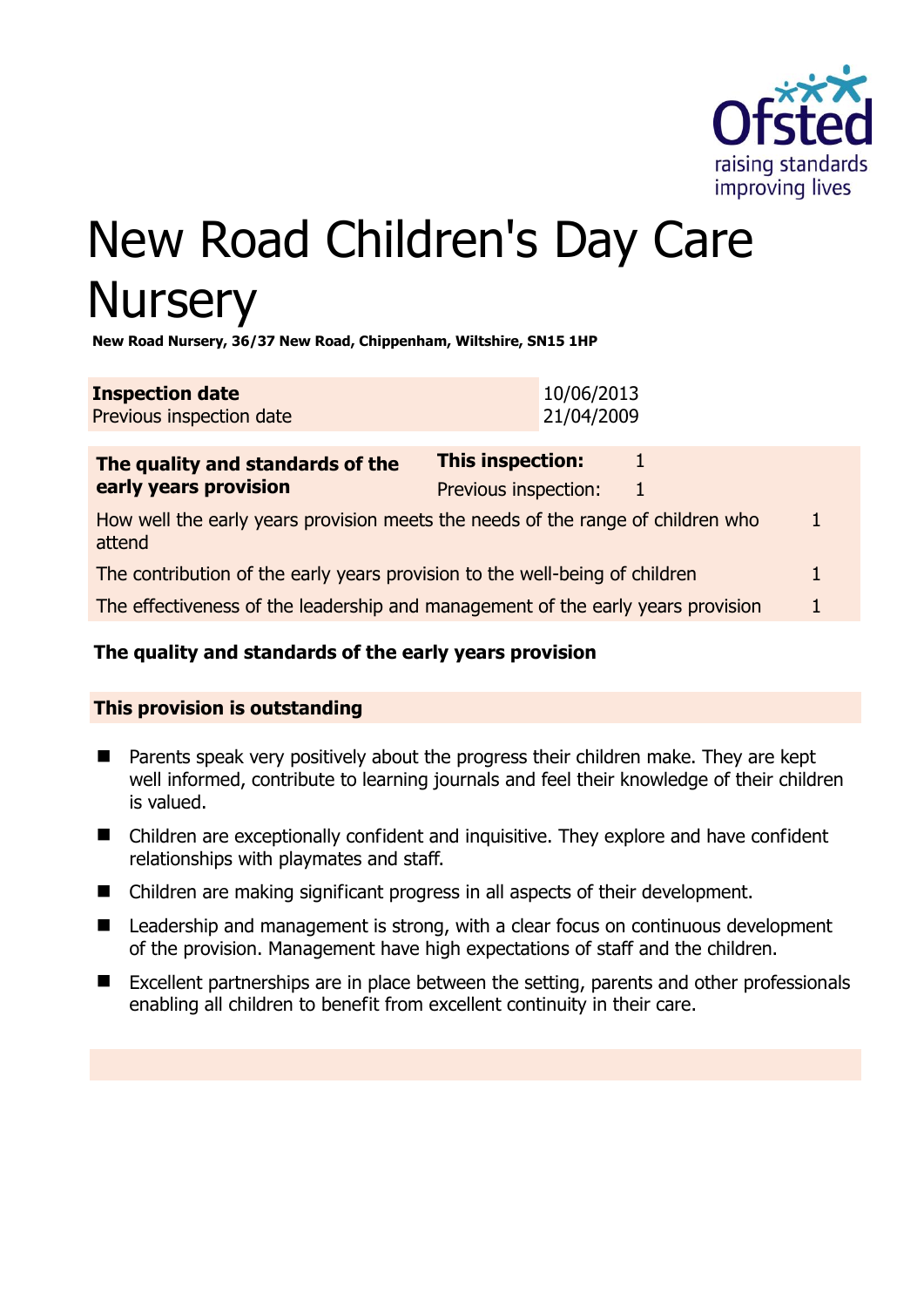# **Information about this inspection**

Inspections of registered early years provision are:

- scheduled at least once in every inspection cycle the current cycle ends on 31 July 2016
- scheduled more frequently where Ofsted identifies a need to do so, for example where provision was previously judged inadequate
- **•** brought forward in the inspection cycle where Ofsted has received information that suggests the provision may not be meeting the legal requirements of the Early Years Foundation Stage or where assessment of the provision identifies a need for early inspection
- **•** prioritised where we have received information that the provision is not meeting the requirements of the Early Years Foundation Stage and which suggests children may not be safe
- scheduled at the completion of an investigation into failure to comply with the requirements of the Early Years Foundation Stage.

The provision is also registered on the voluntary and compulsory parts of the Childcare Register. This report includes a judgment about compliance with the requirements of that register.

# **Inspection activities**

- The inspector observed the premises, resources and an activity with the manager
- $\blacksquare$  The inspector observed the children at play
- The inspector examined records and documents provided by the staff
- $\blacksquare$  The inspector spoke to five parents.
- The inspector read the provider's self-evaluation.

**Inspector**  Lynne Lewington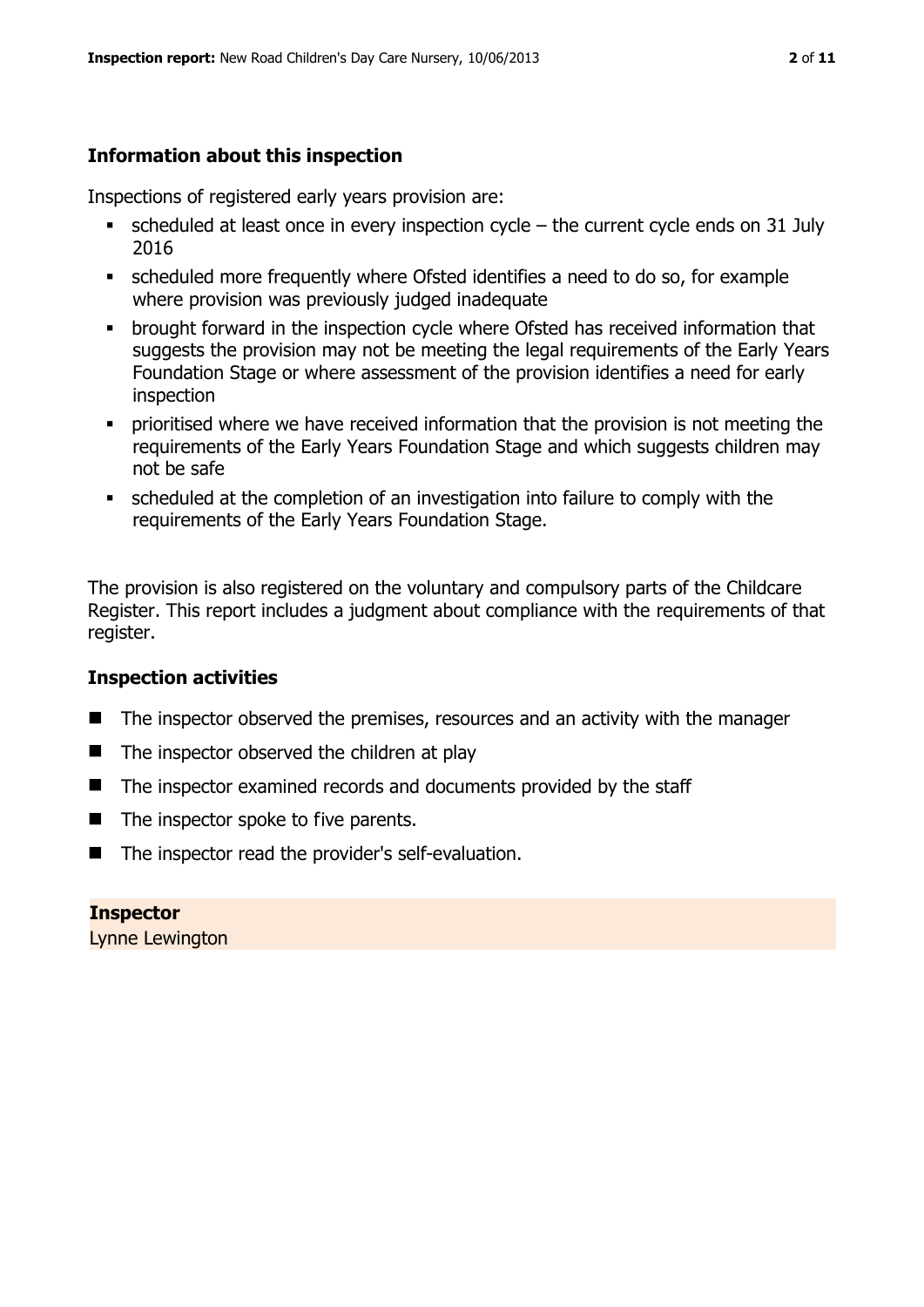#### **Full Report**

#### **Information about the setting**

New Road Nursery first opened in 1992 and was re-registered by the current owners in March 2006. The nursery is based in two converted houses and is located in the centre of Chippenham, Wiltshire. It is registered on the Early Years Register and both the compulsory and voluntary parts of the Childcare Register. The nursery serves the local community and is open all year. It opens each weekday from 8am to 6pm. There are currently 150 children on roll of whom 52 are in the early years age range. The nursery is in receipt of government funding for nursery education. The nursery welcomes children with special needs and/or disabilities, and also those who speak English as an additional language. Due to the many steps in the nursery, access for wheelchair users could be difficult. Children are cared for in age related groups, each with their own base playroom. There are also sleep rooms, nappy changing and toilet facilities. The nursery has a large garden available for children of all ages to use. The local park is also used frequently. There are 24 members of staff, 18 hold relevant childcare qualifications at level 3 or above. An early years professional is employed in addition to a qualified teacher. The setting receives local authority teacher support.

#### **What the setting needs to do to improve further**

#### **To further improve the quality of the early years provision the provider should:**

■ enhance the outdoor resources so they are inviting and attractive for the children's use.

#### **Inspection judgements**

#### **How well the early years provision meets the needs of the range of children who attend**

The enthusiastic and knowledgeable commitment of the staff team ensures that children make excellent progress in all aspects of their development. The various activities children undertake both indoors and out help to ensure they develop their skills confidently. Staff adapt to individual learning needs and provide excellent opportunities for children to extend their skills. Children are highly motivated and eager to join in with the many activities available to them.

Children have easy access to writing materials, which they use competently. Many of the children can write their own names and responsibly label their own work. Labels and photographs all help to encourage children to identify their names and short words. Innovative measures help children who speak English as an additional language. For example, they use a talking photograph album to aid translation. Photographs of familiar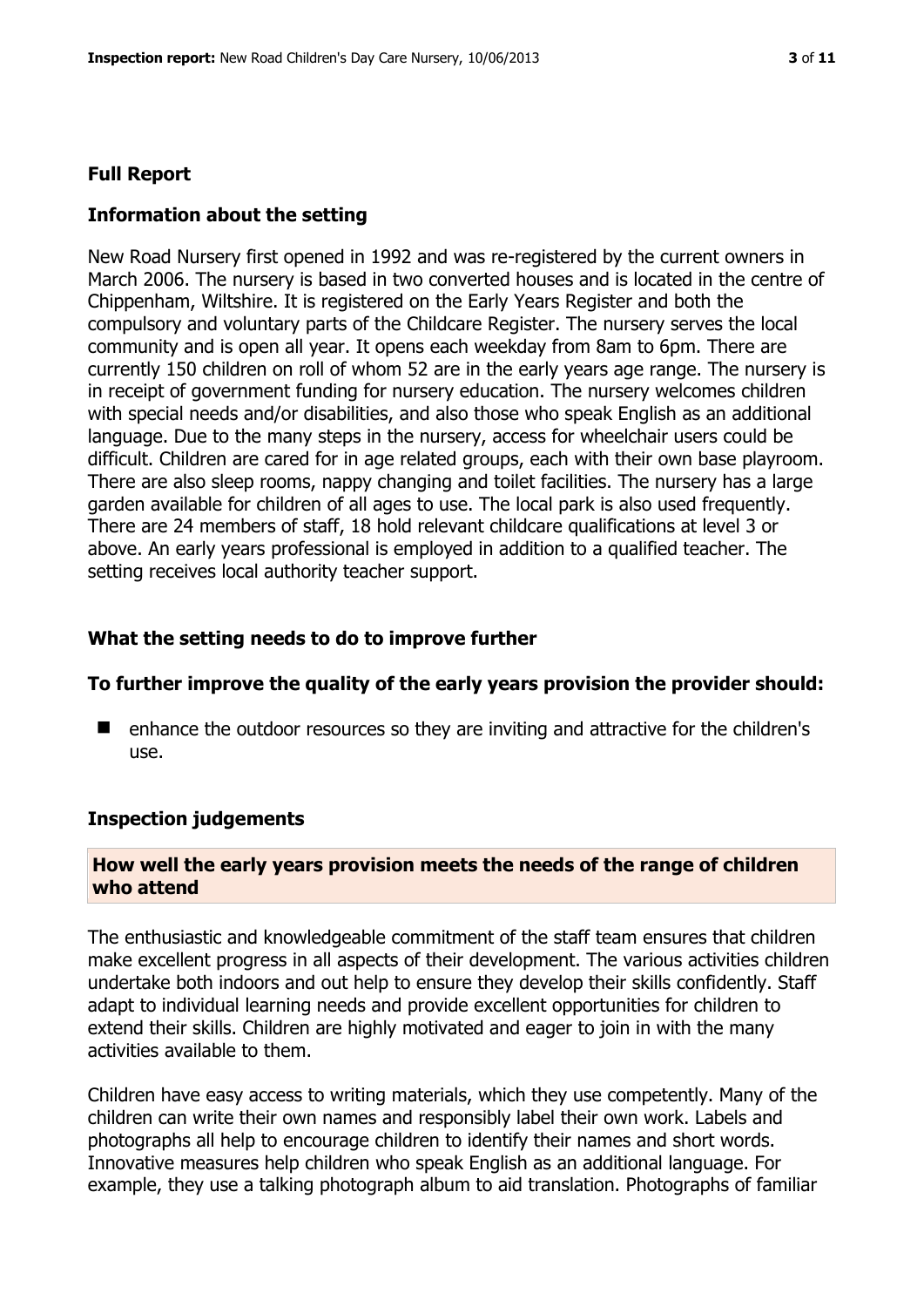items are linked to a recording of the name for the item in French, Spanish and English. The child's parents help by recording the words ensuring staff learn the correct pronunciation. Children listen to stories and songs in their first language in addition to English. This builds on their knowledge and understanding, which is then transferred into their developing English. Children learn to greet each other in different relevant languages increasing everyone's awareness of other languages. Most staff provide an excellent narrative to their actions and use mathematical language in everyday activities. For example, they refer to shape, position and size as they encourage children to create pictures about the three little pigs' houses. Children thoroughly enjoy stories. Many use the books independently looking at the pictures and turning the pages with care. They ask adults to read and sit close to listen attentively. Communication and language skills are encouraged exceptionally well throughout the nursery. For example, staff ask open questions and encourage children to speculate what will happen next as they try to make the scales balance. Displays of numbers and labels all help to encourage children's awareness of their meaning. Children recognise the numbers on clocks and show an increasing awareness of the names of shapes as they undertake computer activities. Children confidently demonstrate abilities to move the mouse and correctly respond to instructions on the computer. Children work together to undertake the computer task demonstrating increasing abilities to work cooperatively with their playmates.

Children learn about the natural world through a variety of interesting activities. For example, they observe and talk about the weather and record their observations on a chart. They have fish and guinea pigs that they help to care for each day. Children also proudly show their garden where various vegetables are growing. They water them and show increasing awareness of how the sunshine and rain makes them grow.

Observations and assessments of children's development are up to date and high quality, indicating staff have an excellent awareness of each child's ability. These are also informed by high quality information from parents. In consultation with parents, staff plan challenging but achievable next steps for children. They identify how they will help children progress and parents indicate how they will encourage their children at home. This helps to create a culture where children's development is encouraged particularly well. Staff follow professional advice to ensure they provide high quality opportunities relevant to individual needs where appropriate.

Excellent care is taken to ensure children experience a positive move to school. This includes providing opportunities for children to experiment with dressing up in school uniforms. Children visit the school they will be attending, take home books about going to school in addition to a photograph album about the school they will attend. Staff also encourage independence well in preparation for the move to school.

# **The contribution of the early years provision to the well-being of children**

Staff are sensitive to individual needs because highly positive relationships with parents help to keep them well informed. Children are developing their awareness of feelings through the comments and actions of the adults around them. For example, a young child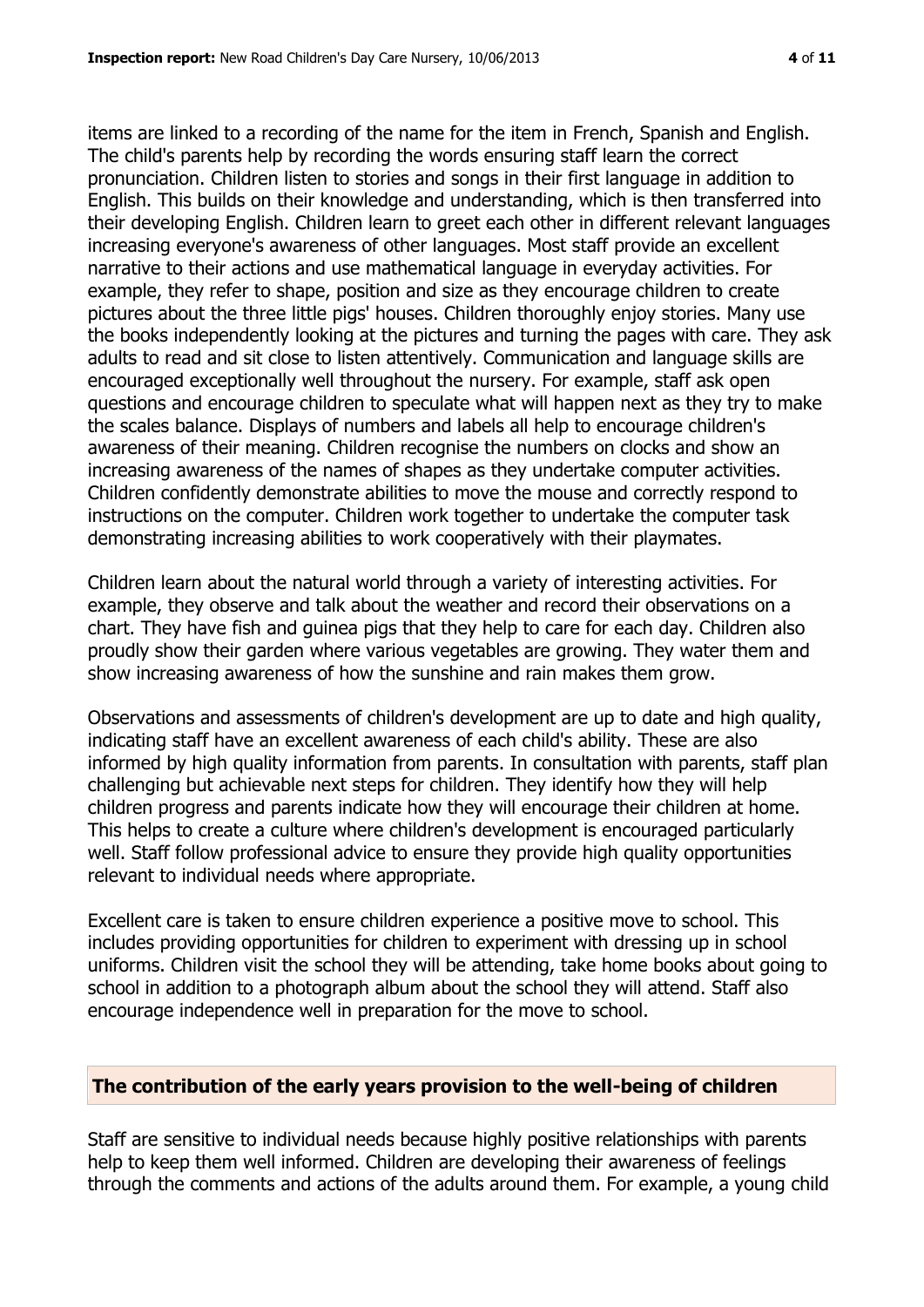who is looking tired at the dinner table is treated gently and kindly. The key person gently reassures the child that their dinner can be saved and that a sleep will make them feel better. Her voice is gentle and kind and expresses care and concern.

Excellent care is taken to ensure that any moves within the nursery or to other settings are managed carefully and sensitively. Introductions and regular visits all help to make these changes positive experiences for the children. Staff are highly effective in meeting the individual needs of children. For example, they work innovatively with children who are learning English as an additional language. They ensure children learn to greet each other in the various home languages of the children in the group and parents are encouraged to share songs, and stories. Staff are conscious that some children spend many hours at nursery and so arrange outings in the local community. This enables the children to learn about the local area, see people undertaking their jobs and experience social interactions. For example, they post a letter at the post box, buy an item from the supermarket, and visit the park or the caf.

Behaviour is exemplary. When children disagree staff calmly intervene and encourage children to resolve their conflict. Staff encourage children to think about how they feel if people are unkind to each other. Staff are excellent role models to the children, they show good manners and concern for others in every interaction. Consequently, children frequently say 'excuse me' before they interrupt any conversations and demonstrate an increasing awareness of fair behaviour.

The pre-school children are exceptionally confident and eloquent in their abilities to make their needs known. They are curious and interested in everything that is going on around them. Many ask questions, listen to responses and consider information carefully. Staff remind children about safe behaviours and children demonstrate their increasing awareness of keeping themselves and others safe. They negotiate the many steps with care both indoors and outside. Regular fire drills help them to be aware of the action they must take to safely evacuate the building.

Children experience a full range of well-planned interesting activities everyday both indoors and outside. Staff work hard to ensure children have ample opportunities for outdoor play everyday. This benefits their health and physical abilities well. They demonstrate high levels of physical coordination and balance as they use the various outdoor resources. Finer skills are encouraged through using tools such as scissors, pencils and tools to dig in the soil and sand. Various textures are also used in displays to increase children's sensory awareness.

The premises are clean and well maintained. Resources are age appropriate and stored at low level enabling children to make choices in their play. Low-level tables and chairs promote children's independence and adult comfy chairs in the baby room provide comfortable seating for cuddles and bottle feeding. However, some of the outdoor resources are well used and look tired and unattractive, which means children may not find them as inviting to use.

Children benefit from healthy nutritious food everyday, which is cooked freshly for them. Comprehensive measures are in place to ensure allergies are recognised and alternatives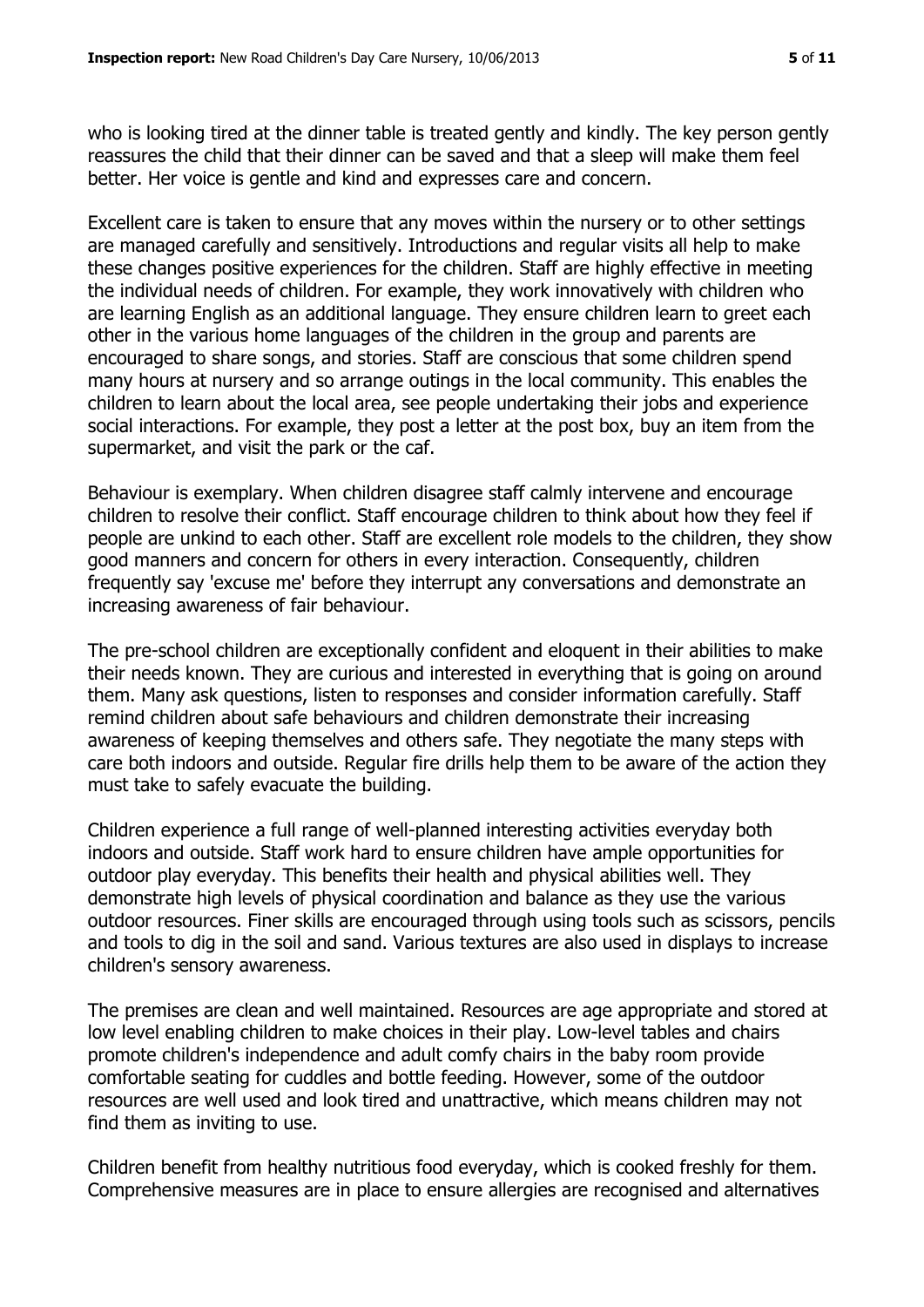offered. Water is easily accessible to the children in all rooms and staff are proactive at encouraging children to have drinks regularly. Children develop their awareness of healthy eating through activities and conversations. There is a high level of attention given to hygiene and children understand the importance of following good routines to keep themselves healthy.

#### **The effectiveness of the leadership and management of the early years provision**

Leadership and management of the setting are excellent. Systematic and accurate identification of priorities is achieved through thorough self-evaluation, action plans and reflective practice. This enables the nursery to continuously improve the quality of the provision. Partnerships with the local schools are working very well to further support continuous improvement, policy and practice. Robust and rigorous recruitment, induction, supervision and performance management systems ensure staff suitability, and that their strengths are valued and recognised.

Safeguarding arrangements for children are highly effective. Management ensures all staff have a secure knowledge and understanding of safeguarding issues and the procedures to follow in the event of a concern. Staff meetings, posters, regular quiz's and training events all help to keep staff well informed about safeguarding. All the required documentation and recording procedures to meet the welfare requirements are in place and maintained accurately and effectively. This includes attendance registers, accident and medication records. Clear and well-understood policies and procedures are in place to assess any risks to children's safety. Risk assessments are very effective and good care is taken to ensure the premises are secure. The management team completes a regular review of all accidents involving children to identify any area of risk and any further steps that can be taken to minimise them. Children are consistently supervised well. Staff clearly demonstrate a high level of vigilance in order to keep children safe both indoors and in the gardens. For example, sleeping children are physically checked every ten minutes and a record is maintained of the checks.

Strong systems are in place to monitor the effectiveness of the educational programmes and assessments. Children benefit from the excellent links which have developed with local schools. This helps to promotes good continuity of care and learning. The nursery welcomes the support of the local authority and makes good use of training opportunities and expertise. They have also developed strong working relationships with the local children centre. They have regular visits from a health visitor and work professionally with speech and language therapists and other services to meet children's specific needs. This all helps to ensure expertise available is used for the benefit of the children.

Extensive partnership working with parents enables them to play an active role in their child's learning. Parents are able to contribute to their child's learning journal with their observations from home and ideas for encouraging next steps in learning. Parents' views are valued and there are many opportunities for them to share their opinions; informally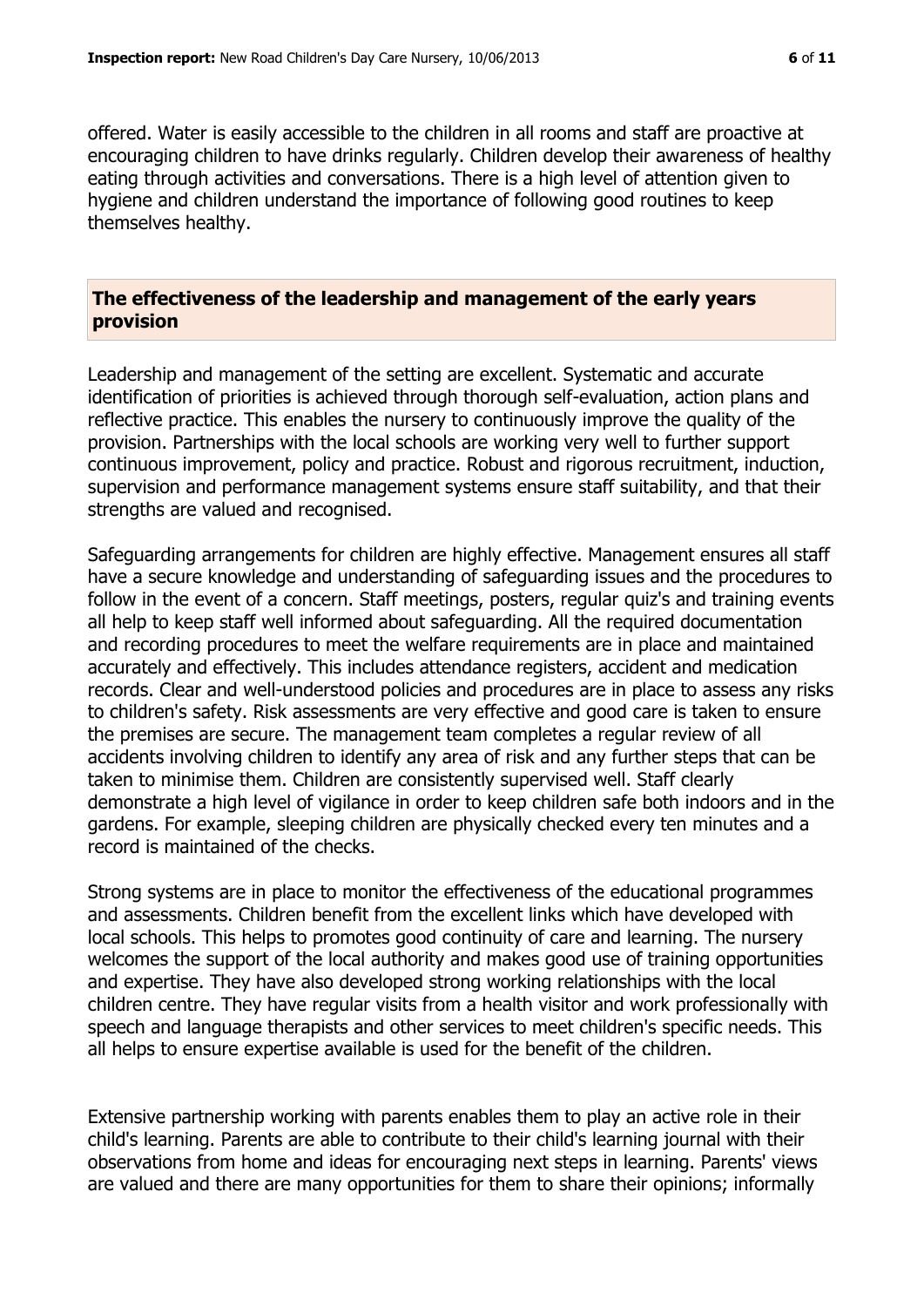through daily discussions and formally through the use of questionnaires. They are able to talk about any concerns with the staff or management team at any time.

Discussions with parents indicate they fully appreciate what this setting achieves for their children. One parent said 'It's a lovely place' and others spoke about being well-informed about their child's progress. They acknowledge the very friendly, caring and approachable staff and management team, the good interaction between staff and children, and the excellent progress their children make. A wide range of information is displayed throughout the nursery, this makes sure parents are fully informed about how the provision operates. Information is also available about the Early Years Foundation Stage and a lending library enables parents to borrow books about all aspects of child development.

This nursery actively ensures that all children achieve very well and receive any additional support they may need. The management team and staff create an environment that is welcoming, safe and stimulating. Consequently, children enjoy their activities, grow in confidence and develop the skills needed for their future learning.

#### **The Childcare Register**

| The requirements for the compulsory part of the Childcare Register are | Met |
|------------------------------------------------------------------------|-----|
| The requirements for the voluntary part of the Childcare Register are  | Met |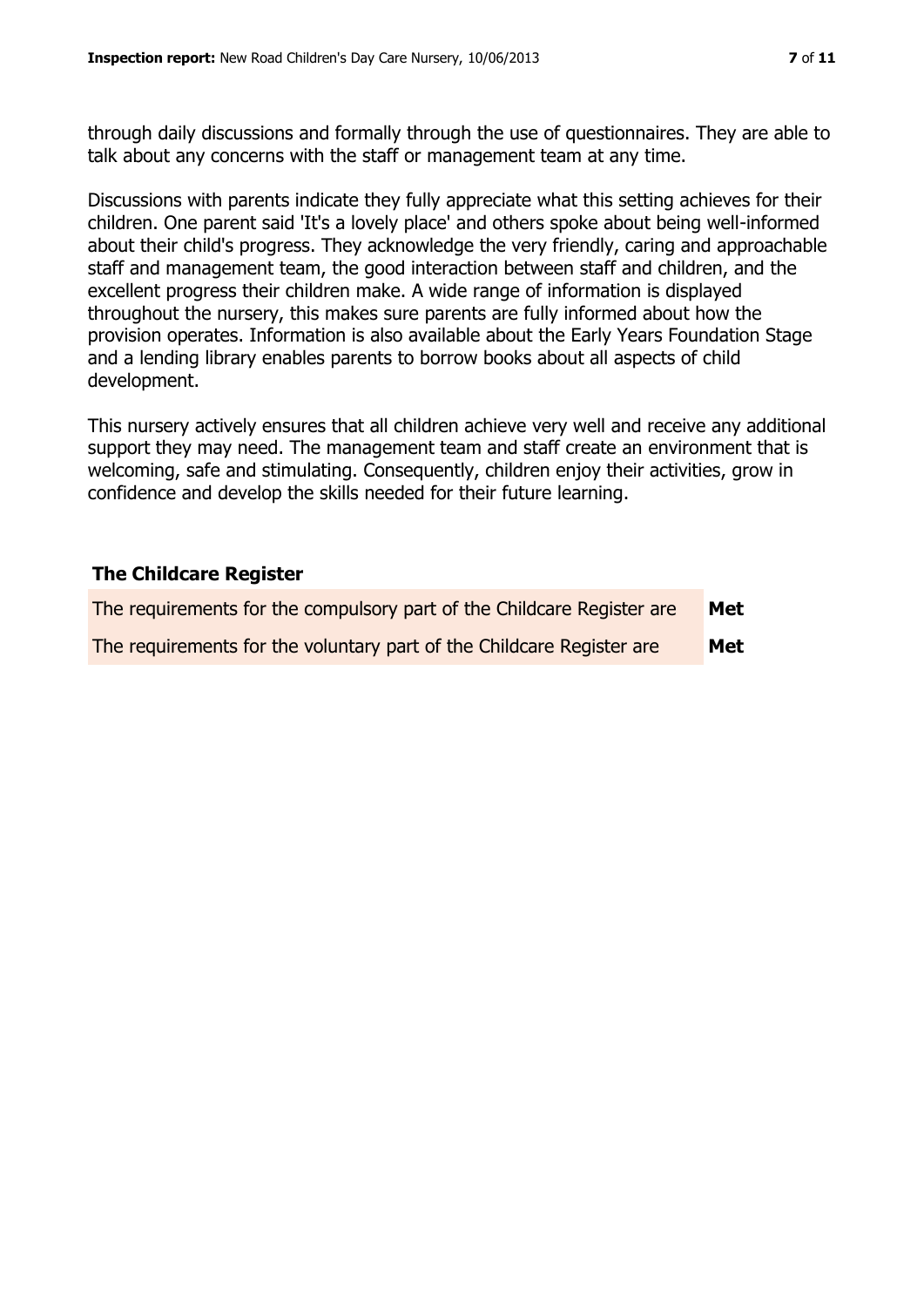# **What inspection judgements mean**

# **Registered early years provision**

| Grade   | <b>Judgement</b> | <b>Description</b>                                                                                                                                                                                                                                                                                                                                                                 |
|---------|------------------|------------------------------------------------------------------------------------------------------------------------------------------------------------------------------------------------------------------------------------------------------------------------------------------------------------------------------------------------------------------------------------|
| Grade 1 | Outstanding      | Outstanding provision is highly effective in meeting the needs<br>of all children exceptionally well. This ensures that children are<br>very well prepared for the next stage of their learning.                                                                                                                                                                                   |
| Grade 2 | Good             | Good provision is effective in delivering provision that meets<br>the needs of all children well. This ensures children are ready<br>for the next stage of their learning.                                                                                                                                                                                                         |
| Grade 3 | Satisfactory     | Satisfactory provision is performing less well than expectations<br>in one or more of the key areas. It requires improvement in<br>order to be good.                                                                                                                                                                                                                               |
| Grade 4 | Inadequate       | Provision that is inadequate requires significant improvement<br>and/or enforcement action. The provision is failing to give<br>children an acceptable standard of early years education and/or<br>is not meeting the safeguarding and welfare requirements of<br>the Early Years Foundation Stage. It will be inspected again<br>within 12 months of the date of this inspection. |
| Met     |                  | The provision has no children on roll. The inspection judgement<br>is that the provider continues to meet the requirements for<br>registration.                                                                                                                                                                                                                                    |
| Not met |                  | The provision has no children on roll. The inspection judgement<br>is that the provider does not meet the requirements for<br>registration.                                                                                                                                                                                                                                        |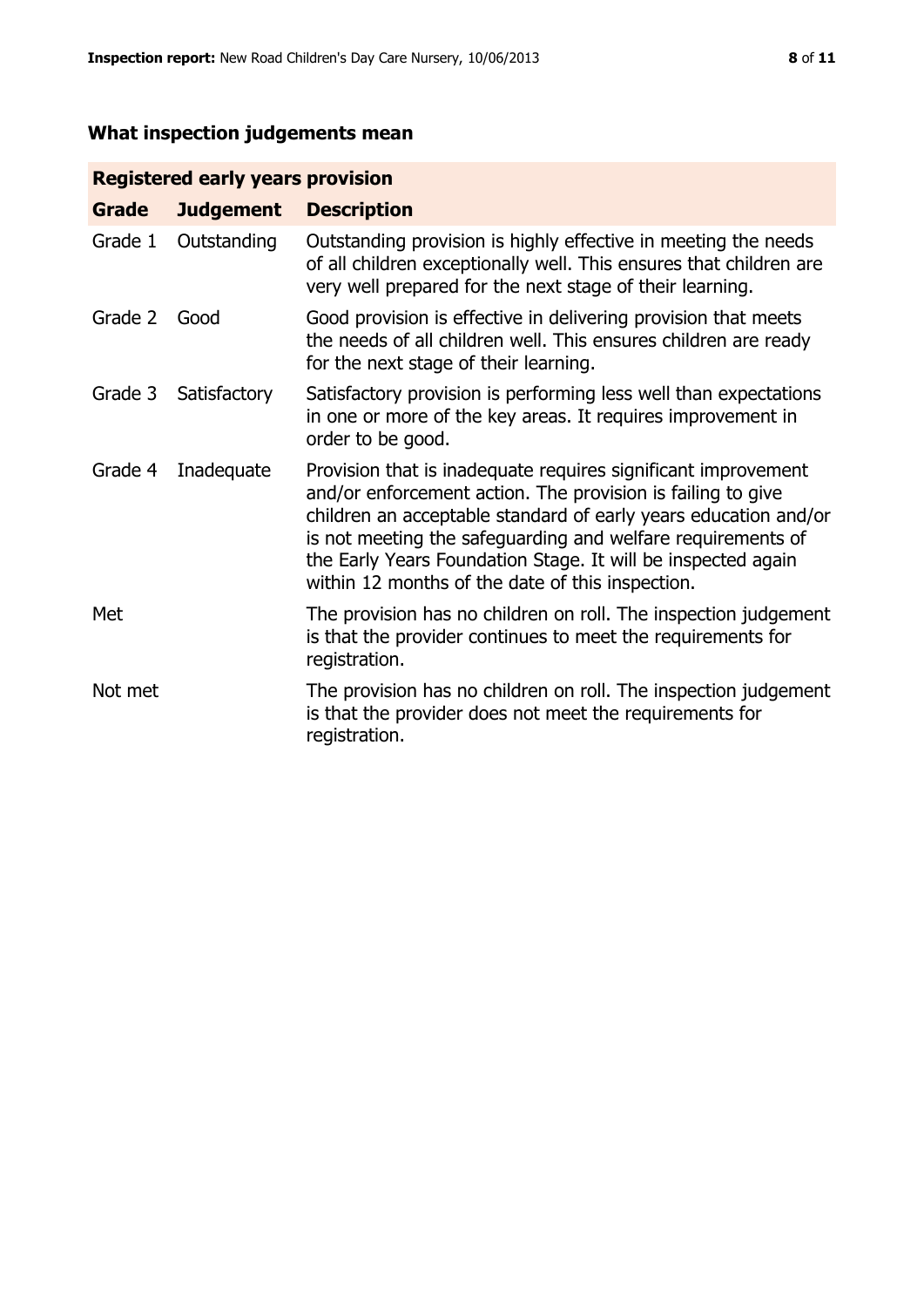#### **Inspection**

This inspection was carried out by Ofsted under sections 49 and 50 of the Childcare Act 2006 on the quality and standards of provision that is registered on the Early Years Register. The registered person must ensure that this provision complies with the statutory framework for children's learning, development and care, known as the Early Years Foundation Stage.

# **Setting details**

| Unique reference number       | EY331756                 |
|-------------------------------|--------------------------|
| <b>Local authority</b>        | Wiltshire                |
| <b>Inspection number</b>      | 917978                   |
| <b>Type of provision</b>      | Full-time provision      |
| <b>Registration category</b>  | Childcare - Non-Domestic |
| <b>Age range of children</b>  | $0 - 8$                  |
| <b>Total number of places</b> | 52                       |
| Number of children on roll    | 150                      |
| <b>Name of provider</b>       | MC and SH Cawley Ltd     |
| Date of previous inspection   | 21/04/2009               |
| <b>Telephone number</b>       | 01249 652004             |

Any complaints about the inspection or the report should be made following the procedures set out in the guidance *'Complaints procedure: raising concerns and making complaints* about Ofsted', which is available from Ofsted's website: www.ofsted.gov.uk. If you would like Ofsted to send you a copy of the guidance, please telephone 0300 123 4234, or email enquiries@ofsted.gov.uk.

# **Type of provision**

For the purposes of this inspection the following definitions apply:

Full-time provision is that which operates for more than three hours. These are usually known as nurseries, nursery schools and pre-schools and must deliver the Early Years Foundation Stage. They are registered on the Early Years Register and pay the higher fee for registration.

Sessional provision operates for more than two hours but does not exceed three hours in any one day. These are usually known as pre-schools, kindergartens or nursery schools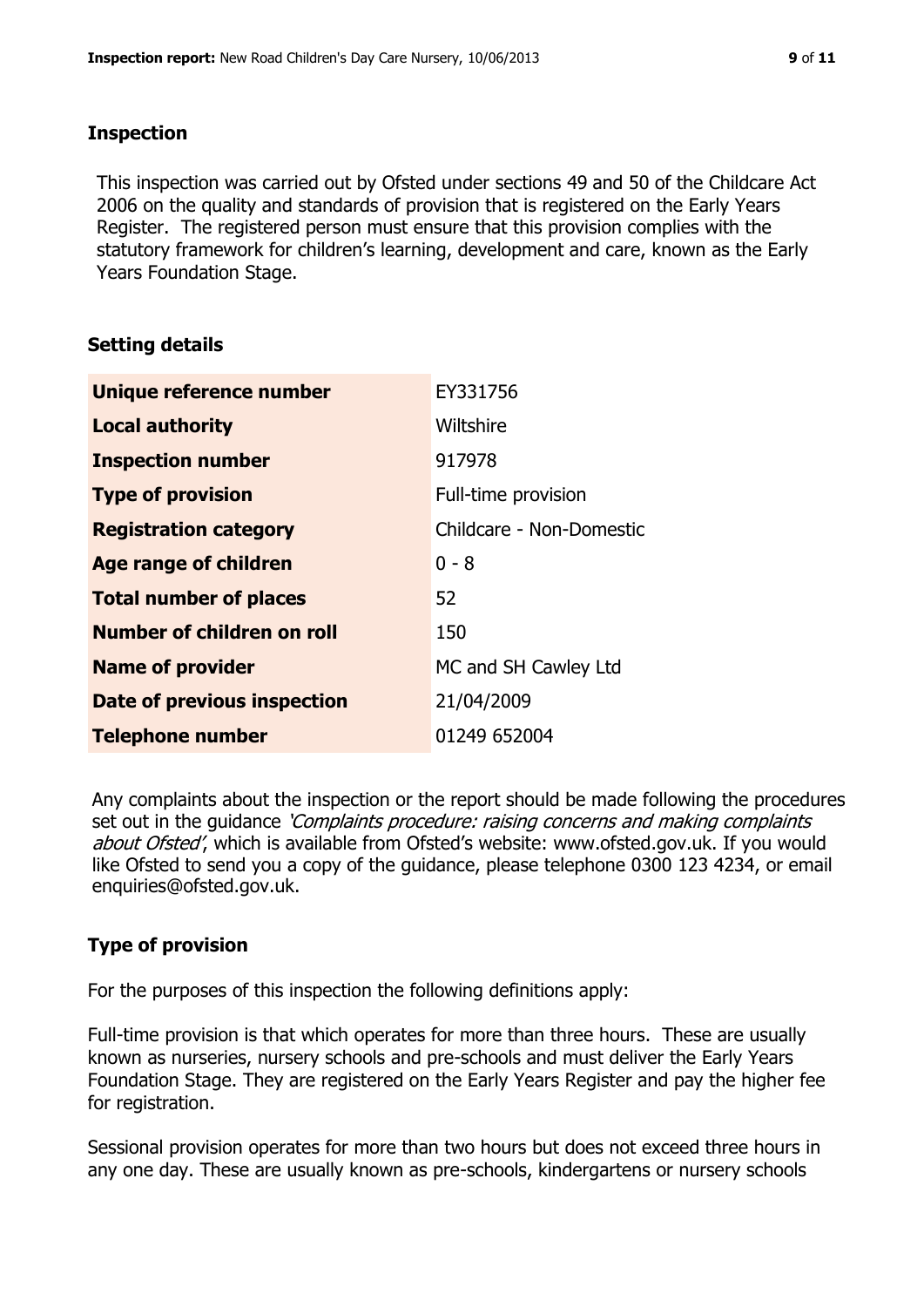and must deliver the Early Years Foundation Stage. They are registered on the Early Years Register and pay the lower fee for registration.

Childminders care for one or more children where individual children attend for a period of more than two hours in any one day. They operate from domestic premises, which are usually the childminder's own home. They are registered on the Early Years Register and must deliver the Early Years Foundation Stage.

Out of school provision may be sessional or full-time provision and is delivered before or after school and/or in the summer holidays. They are registered on the Early Years Register and must deliver the Early Years Foundation Stage. Where children receive their Early Years Foundation Stage in school these providers do not have to deliver the learning and development requirements in full but should complement the experiences children receive in school.